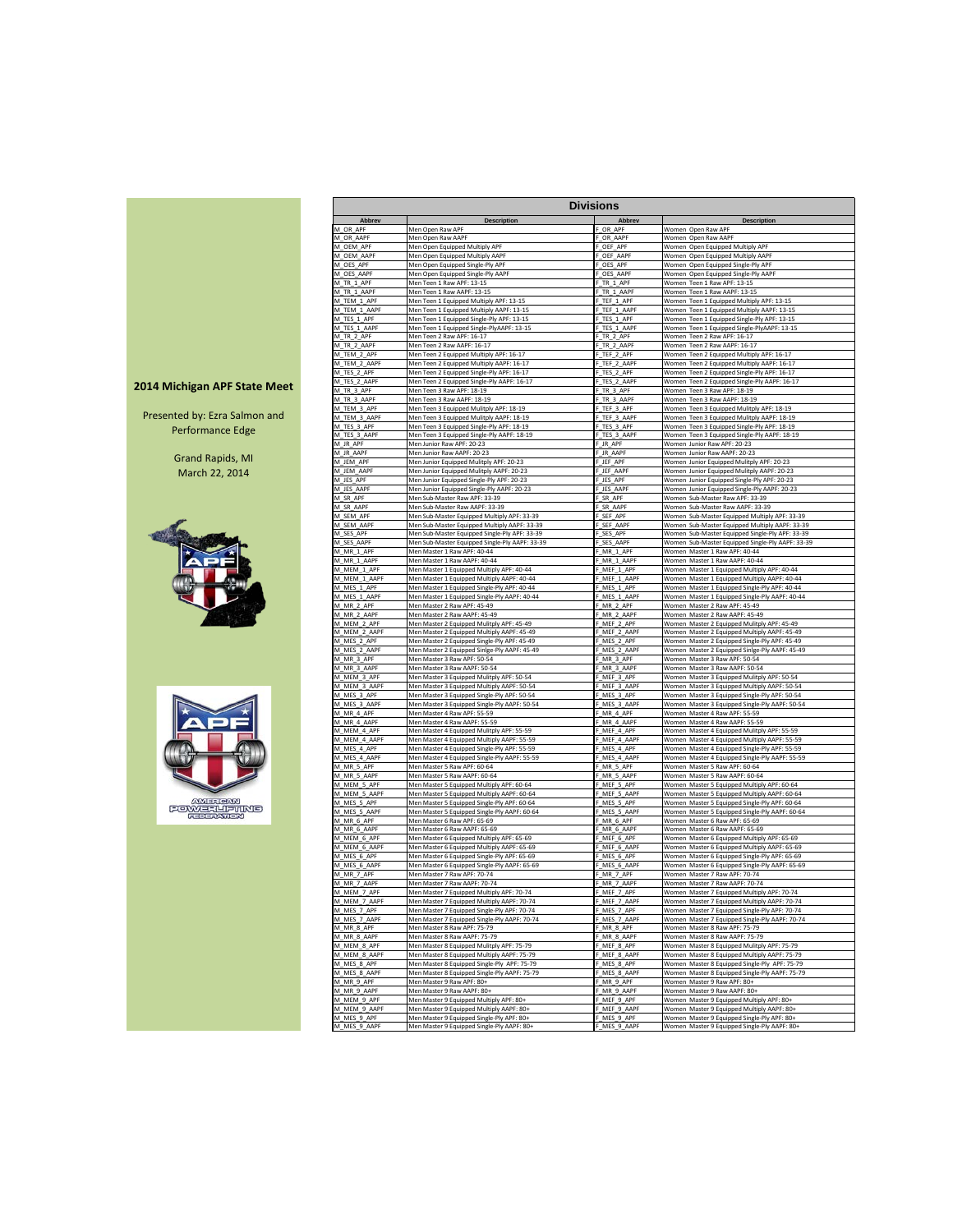22-Mar-14

## 2014 Michigan State Meet - Full Power - kg Results

| 22 TVICI - IT                                   |     |                             |                 |             |            |                          |          |          |                |         |                    | $\epsilon$ . The matrice is the state in the state in the state in the state in the state in the state in the state in the state in the state in the state in the state in the state in the state in the state in the state in the |              |                       |            |            | ny nooano  |                               |          |                   |                       |                                     |                              |                        |
|-------------------------------------------------|-----|-----------------------------|-----------------|-------------|------------|--------------------------|----------|----------|----------------|---------|--------------------|------------------------------------------------------------------------------------------------------------------------------------------------------------------------------------------------------------------------------------|--------------|-----------------------|------------|------------|------------|-------------------------------|----------|-------------------|-----------------------|-------------------------------------|------------------------------|------------------------|
| <b>Name</b>                                     | Age | Div                         | <b>BWt (Kg)</b> | WtCls       | Glossbrenr | Squat                    | Squat 2  | Squat    | <b>Best</b>    | Bench 1 | Bench <sub>2</sub> | Bench:                                                                                                                                                                                                                             | <b>Best</b>  | Sub                   | Deadlift 1 | Deadlift 2 | Deadlift 3 | <b>Best</b><br><b>Deadlif</b> | PL Total | Coeff             | Age &                 | <b>PI-Div-WtCl</b>                  | Tean                         | <b>Notes</b>           |
|                                                 |     | 19 M TR 3 APF               | 98.9            | (Ka)<br>100 | 0.5854     | 145                      | 152.5    | 157.5    | Squat<br>157.5 | 97.5    | 105                | $-110$                                                                                                                                                                                                                             | Bench<br>105 | <b>Total</b><br>262.5 | 187.5      | 197.5      | 207.5      |                               | 470      | Score<br>275 1145 | <b>Coeff</b><br>0000. | 1-M TR 3 APF-100                    |                              |                        |
| Baak, Peter                                     |     |                             |                 |             |            |                          |          |          |                |         |                    |                                                                                                                                                                                                                                    |              |                       |            |            |            | 207.5                         | 485      | 318.0145          | 0000.                 |                                     |                              |                        |
| Bies, Walte                                     |     | 28 M OR AAPF                | 80.9            | 82.5        | 0.6557     | 150                      | $-157.5$ | 165      | 165            | 105     | 117.5              | 127.5                                                                                                                                                                                                                              | 127.5        | 292.5                 | 170        | 182.5      | 192.5      | 192.5                         |          |                   |                       | 2-M OR AAPF-82.5                    |                              |                        |
| Braun, Sam                                      |     | 21 M JR AAPF                | 108             | 110         | 0.5655     | 165                      | $-190$   | 190      | 165            | 122.5   | $-135$             | -135                                                                                                                                                                                                                               | 122.5        | 2875                  | 200        | 215        | 232.5      | 232.5                         | 520      | 294.0600          | 0000.                 | 1-M JR AAPF-110                     |                              |                        |
| Cheairs, Gi'Anna                                | 32  | FOR APF                     | 76.7            | 82.5        | 0.8238     | $\overline{\phantom{a}}$ | 60       | 70       | 70             | 37.5    | 42.5               | $-47.5$                                                                                                                                                                                                                            | 42.5         | 112.5                 | 82.5       | 92.5       | 105        | 105                           | 217.5    | 179.1765          | .0000                 | 1-F OR APF-82.5                     |                              |                        |
| Clark, Garrin (PL                               |     | 45 M MR 2 AAPI              | 75              | 75          | 0.6886     | 137.5                    | 145      | 150      | 150            | 97.5    | $-102.5$           | $-102.5$                                                                                                                                                                                                                           | 97.5         | 247.5                 | 197.5      | 207.5      | $-215$     | 207.5                         | 455      | 313.2903          | 30.521                | 1-M MR_2_AAPF-75                    | eam F3                       |                        |
| Cook, Madison                                   | 16  | TR 2 AAPF                   | 58.1            | 60          | 1.0135     | -55                      | $-55$    | 55       |                |         |                    |                                                                                                                                                                                                                                    |              |                       |            |            |            |                               |          | 0000.             | 0.0000                |                                     | serserker Powerlifing        |                        |
| Cooper, Joan (PL)                               |     | 54 F MR 3 APF               | 55.5            | 56          | 1.0514     | 52.5                     | 57.5     | 62.5     | 57.5           | 32.5    | $-42.5$            | 42.5                                                                                                                                                                                                                               | 32.5         | 90                    | 75         | 82.5       | 92.5       | 92.5                          | 182.5    | 191.8805          | 231.0241              | 1-F MR 3 APF-56                     | Feam F3                      |                        |
| Cornish, Daniel (open                           |     | 19 M OR APF                 | 81.7            | 82.5        | 0.6487     | 147.5                    | 165      | 182.5    | 182.5          | 115     | 130                | 137.5                                                                                                                                                                                                                              | 137.5        | 320                   | 197.5      | 215        | 220        | 220                           | 540      | 350.2980          | 0000.                 | 1-M OR APF-82.5                     |                              |                        |
| Cornish, Daniel (teen)                          |     | 19 M TR 3 AP                | 81.7            | 82.5        | 0.6487     | 147.5                    | 165      | 182.5    | 182.5          | 115     | 130                | 137.5                                                                                                                                                                                                                              | 137.5        | 320                   | 197.5      | 215        | 220        | 220                           | 540      | 350.2980          | 0000.                 | 1-M TR 3 APF-82.5                   |                              |                        |
| Cornish, Joe (mast)                             |     | 51 M MFM 3 AP               | 74.4            | 75          | 0.6927     | 185                      | 207.5    | 222.5    | 222.5          | 120     | 130                | $-137.5$                                                                                                                                                                                                                           | 130          | 352.5                 | 205        | 227.5      | 240        | 240                           | 592.5    | 410.3951          | 470.7232              | 1-M MEM 3 APF-75                    |                              |                        |
| Cornish, Joe (open)                             |     | 51 M OEM APF                | 74.4            | 75          | 0.6927     | 185                      | 207.5    | 222.5    | 222.5          | 120     | 130                | $-137.5$                                                                                                                                                                                                                           | 130          | 352.5                 | 205        | 227.5      | 240        | 240                           | 592.5    | 410.3951          | 470.7232              | 1-M OEM APF-75                      |                              |                        |
| Covey, Tyce                                     |     | 14 M_TR_1_AAPF              | 66.3            | 67.5        | 0.7600     | 70                       | 82.5     | 100      | 100            | 60      | 65                 | $-72.5$                                                                                                                                                                                                                            | 65           | 165                   | 80         | 102.5      | 120        | 120                           | 285      | 216,6000          | .0000                 | 1-M TR 1 AAPF-67.5                  |                              |                        |
| DuCharme, Anna                                  | 22  | JR AAPF                     | 65              | 67.5        | 0.9267     | 90                       | 92.5     | 95       | 95             | 47.5    | $-52.5$            | 52.5                                                                                                                                                                                                                               | 47.5         | 142.5                 | 107.5      | 112.5      | $-117.5$   | 112.5                         | 255      | 236.2958          | 0.0000                | 1-F JR AAPF-67.5                    |                              |                        |
| Ewald, Clint                                    |     | 36 M OEM AP                 | 140.2           | SHW         | 0.5310     | 335                      | $-355$   | $-365$   | 335            | 337.5   | 347.5              | $-365$                                                                                                                                                                                                                             | 347.5        | 682.5                 | 305        | $-322.5$   | $-322.5$   | 305                           | 987.5    | 524.3131          | 0.0000                | 1-M OEM APF-SHW                     |                              | <b>Best Male Heavy</b> |
| Galang, Aissa (open)                            | 35  | OR AAPF                     | 88.4            | 90          | 0.7550     | 110                      | $-125$   | $-125$   | 110            | 80      | 82.5               | $-87.5$                                                                                                                                                                                                                            | 82.5         | 192.5                 | 140        | 150        | 160        | 160                           | 352.5    | 266.1375          | 0000.                 | 1-F OR AAPF-90                      | eam F3                       |                        |
| Galang, Aissa (subm)                            | 35  | SR AAPF                     | 88.4            | 90          | 0.7550     | 110                      | $-125$   | $-125$   | 110            | 80      | 82.5               | $-87.5$                                                                                                                                                                                                                            | 82.5         | 192.5                 | 140        | 150        | 160        | 160                           | 352.5    | 266.1375          | 0.0000                | 1-F SR AAPF-90                      | Pam F3                       |                        |
|                                                 |     | 32 M_OR_AAPF                | 138.1           | 140         | 0.5328     | 185                      | 207.5    | 212.5    | 212.5          | 165     | 185                | $-195$                                                                                                                                                                                                                             | 185          | 397.5                 | 205        | 227.5      | 250        | 250                           | 647.5    | 344.9556          | 0.0000                | 2-M_OR_AAPF-140                     |                              |                        |
| Garland, Dejuan (aapf)<br>Garland, Deiuan (apf) |     | 32 M OR APF                 | 138.1           | 140         | 0.5328     | 185                      | 207.5    | 212.5    | 212.5 165      |         | 185                | $-195$                                                                                                                                                                                                                             | 185          | 397.5                 | 205        | 227.5      | 250        | 250                           | 647.5    | 344.9556          | 0000.                 | 1-M OR APF-140                      |                              |                        |
|                                                 |     |                             | 67              |             |            |                          |          |          |                |         |                    |                                                                                                                                                                                                                                    |              |                       |            |            |            |                               |          |                   |                       | I-M TFS 3 AAPF-67                   |                              |                        |
| Gillette, Colby                                 |     | 19 M TES 3 AAP              |                 | 67.5        | 0.7532     | 142.5                    | 155      | 160      | 160            | $-125$  | 125                | -130                                                                                                                                                                                                                               | 125          | 285                   | 150        | 160        | 170        | 170                           | 455      | 342.6833          | 0.0000                |                                     |                              |                        |
| Grant, Thomas                                   |     | 29 M OR AAPF                | 128.5           | 140         | 0.5418     | $-200$                   | 200      | 212.5    | 212.5 137.5    |         | 145                | $-150$                                                                                                                                                                                                                             | 145          | 357.5                 | 230        | $-245$     | $-245$     | 230                           | 587.5    | 318,3075          | 0.0000                | 3-M OR AAPF-140                     |                              |                        |
| Gronowski, Alexis (teen)                        |     | 17 F TR 2 AAPF              | 46.5            | 48          | 1.2077     |                          | 67.5     | 70       | 70             | 47.5    | $-52.5$            | $-52.5$                                                                                                                                                                                                                            | 47.5         | 117.5                 | 100        | 105        | $-115$     | 105                           | 222.5    | 268.7133          | 0.0000                | 1-F TR 2 AAPF-48                    |                              |                        |
| Gronowski, Alexis (open)                        | 171 | OR_2_AAPF                   | 46.5            | 48          | 1.2077     |                          | 67.5     | 70       | 70             | 47.5    | $-52.5$            | $-52.5$                                                                                                                                                                                                                            | 47.5         | 117.5                 | 100        | 105        | $-115$     | 105                           | 222.5    | 268.7133          | 0.0000                | 1-F_OR_2_AAPF-48                    |                              |                        |
| Hamilton Trevor                                 |     | 21 M JES APF                | 100.4           | 110         | 1,5804     | 247.5                    | 265      | 272.5    | 272.5          | 150     | $-160$             | $-160$                                                                                                                                                                                                                             | 150          | 422.5                 | 242.5      | 255        | $-260$     | 242.5                         | 665      | 385.9328          | 0.0000                | 1-M JES APF-110                     |                              |                        |
| Harris, Jim                                     |     | 58 M MES 4 APF              | 78.4            | 82.5        | 0.6670     | 210                      | 227.5    | $-230$   | 227.5          | 165     | $-170$             | 170                                                                                                                                                                                                                                | 170          | 397.5                 | 215        | 235        | 240        | 240                           | 637.5    | 425.2125          | 548.9493              | 1-M MES 4 APF-82.5                  |                              |                        |
| Hartges, Rachel                                 |     | 24 F OR AAPF                | 72.1            | 75          | 0.8587     | $-92.5$                  | 105      | $-110$   | 105            | $-60$   | -65                | 65                                                                                                                                                                                                                                 | 65           | 170                   | 110        | 127.5      | 137.5      | 137.5                         | 307.5    | 264.0503          | 0.0000                | 1-F OR AAPF-75                      | Athletic Xtreme              |                        |
| Howell, Trent (open)                            |     | 39 M OR APF                 | 175.1           | SHW         | 0.5058     | 130                      | 142.5    | 155      | 155            | 147.5   | 160                | $-170$                                                                                                                                                                                                                             | 160          | 315                   | 172.5      | 185        | $-190$     | 185                           | 500      | 252.9175          | 0.0000                | 1-M OR APF-SHW                      | Berserker Powerlifing        |                        |
| Howell, Trent (subm)                            |     | 39 M SR APF                 | 175.1           | SHW         | 0.5058     | 130                      | 142.5    | 155      | 155            | 147.5   | 160                | $-170$                                                                                                                                                                                                                             | 160          | 315                   | 172.5      | 185        | $-190$     | 185                           | 500      | 252.9175          | 0.0000                | 1-M SR APF-SHW                      | Berserker Powerlifing        |                        |
| Ison, Kimberly                                  | 34  | SR AAPF                     | 59.2            | 60          | 0.9984     | 70                       | 80       | -85      | 80             | 45      | $-55$              | $-55$                                                                                                                                                                                                                              | 45           | 125                   | 85         | 102.5      | 107.5      | 107.5                         | 232.5    | 232.1164          | 0.0000                | 1-F SR AAPF-60                      | Feam F3                      |                        |
| Jeurink, James                                  |     | 60 M MEM 5 AAPF             | 92.4            | 100         | 0.6033     | 185                      | 185      | $-205$   | 185            | 112.5   | $-120$             |                                                                                                                                                                                                                                    | 112.5        | 297.5                 | 190        | 227.5      | 0          | 227.5                         | 525      | 316.7325          | 424.4216              | 1-M MEM 5 AAPF-100                  |                              |                        |
| Ketter, Brett                                   |     | 17 M TR 2 AAPF              | 88.1            | 90          | 0.6193     | 165                      | 165      | 180      | 180            | 75      | $-85$              | 85                                                                                                                                                                                                                                 | 85           | 265                   | 210        | 222.5      | 230        | 230                           | 495      | 306.5288          | 0000.                 | 1-M TR 2 AAPF-90                    |                              |                        |
| Kinnane Tera                                    | 38  | SR AAPF                     | 80.7            | 82.5        | 0.7974     | 97.5                     | 97.5     | 1025     | 102.5          | 50      | -55                | 55                                                                                                                                                                                                                                 | 55           | 157.5                 | 110        | 117.5      | 125        | 125                           | 282.5    | 225.2514          | 0000.                 | 1-F SR AAPF-82.5                    | eam Renz                     |                        |
|                                                 |     |                             | 89.9            | 90          | 0.6143     | 327.5                    | $-365$   | 365      |                |         |                    | 215                                                                                                                                                                                                                                | 215          | 542.5                 | 245        | $-262.5$   | $-262.5$   |                               | 787.5    | 483.7219          |                       | 1-M OEM AAPF-90                     |                              |                        |
| Kuderick, Scott                                 |     | 40 M_OEM_AAPR               |                 |             |            |                          |          |          | 327.5          | 197.5   | 205                |                                                                                                                                                                                                                                    |              |                       |            |            |            | 245                           |          |                   | 483.721               |                                     | Liberation Garage Barbell    | Best Male Light        |
| LaVigne, Jason                                  |     | 27 M OR AAPF                | 80.2            | 82.5        | 0.6567     | 185                      | 205      |          | 205            | 130     | $-137.5$           | $-137.5$                                                                                                                                                                                                                           | 130          | 335                   | 212.5      | 227.5      | 230        | 230                           | 565      | 371.0355          | 0.0000                | 1-M OR AAPF-82.5                    |                              |                        |
| Little, Arthur                                  |     | 58 M MFM 4 AAPR             | 69.8            | 75          | 0.7279     | 250                      |          |          | 250            | $-110$  | $-110$             | -110                                                                                                                                                                                                                               |              |                       | $\Omega$   |            | $\Omega$   |                               |          | 0000.             | .0000                 |                                     |                              |                        |
| Lundgaard, Aaron (open)                         |     | 39 M OR APF                 | 106.6           | 110         | 0.5678     | 200                      | 220      | 230      | 230            | 152.5   | 170                | 182.5                                                                                                                                                                                                                              | 170          | 400                   | 210        | $-237.5$   | 237.5      | 237.5                         | 637.5    | 361.9725          | 0000.                 | 3-M OR APF-110                      |                              |                        |
| Lundgaard, Aaron (subm)                         |     | 39 M SR APF                 | 106.6           | 110         | 0.5678     | 200                      | 220      | 230      | 230            | 152.5   | 170                | $-182.5$                                                                                                                                                                                                                           | 170          | 400                   | 210        | $-237.5$   | 237.5      | 237.5                         | 637.5    | 361.9725          | 0.0000                | 2-M SR APF-110                      |                              |                        |
| Maupin, Kevin                                   |     | 31 M OR AAPF                | 94.4            | 100         | 0.5968     | 142.5                    | 150      | 160      | 160            | 102.5   | 107.5              | 115                                                                                                                                                                                                                                | 115          | 275                   | 160        | 185        | 200        | 200                           | 475      | 283.4563          | 0.0000                | 3-M OR AAPF-100                     |                              |                        |
| Moreland, Jared                                 |     | 13 M TR 1 AAPF              | 89.4            | 90          | 0.6142     | 92.5                     | 105      | 115      | 115            | 60      | 67.5               | $-75$                                                                                                                                                                                                                              | 67.5         | 182.5                 | 125        | 140        | 155        | 155                           | 337.5    | 207.2756          | 0000.                 | 1-M TR 1 AAPF-90                    |                              |                        |
| Mumaw, Jeff (mast)                              |     | 52 M MES 3 AAPF             | 82              | 82.5        | 0.6472     | 215                      | 227.5    | $-235$   | 227.5          | 112.5   | 117.5              | $-122.5$                                                                                                                                                                                                                           | 117.5        | 345                   | 217.5      | 232.5      | $-237.5$   | 232.5                         | 577.5    | 373.7291          | 435.3944              | 1-M MES 3 AAPF-82.5                 |                              |                        |
| Mumaw, Jeff (open)                              |     | 52 M OES AAPF               | 82              | 82.5        | 0.6472     | 215                      | 227.5    | $-235$   | 227.5          | 112.5   | 117.5              | $-122.5$                                                                                                                                                                                                                           | 117.5        | 345                   | 217.5      | 232.5      | $-237.5$   | 232.5                         | 577.5    | 373.7291          | 435.3944              | 1-M OES AAPF-82.5                   |                              |                        |
| Newell, Michael                                 |     | 38 M OR AAPF                | 112.7           | 125         | 0.5589     | 195                      | $-220$   |          | 195            | 150     | $-175$             | $-175$                                                                                                                                                                                                                             | 150          | 345                   | 215        | 250        | $-272.5$   | 250                           | 595      | 332.5455          | 0000.                 | 1-M OR AAPF-125                     | Kalamazoo Barbell            |                        |
| Parent, Schuvlar                                |     | 27 M OR AAPF                | 73.8            | 75          | 0.6969     | 160                      | $-167.5$ | $-167.5$ | 160            | 107.5   | 120                | -130                                                                                                                                                                                                                               | 120          | 280                   | 197.5      | 207.5      | 217.5      | 217.5                         | 497.5    | 346.6829          | 0000.                 | 1-M OR AAPF-75                      |                              |                        |
| Pauwels, Zacharia                               |     | 19 M TR 3 AAPF              | 85.1            | 90          | 0.6322     | 155                      | 175      | 182.5    | 182.5          | 102.5   | 117.5              | 125                                                                                                                                                                                                                                | 125          | 307.5                 | 182.5      | 205        | 215        | 215                           | 522.5    | 330.2984          | noon                  | 1-M TR 3 AAPF-90                    |                              |                        |
| Pyper, Lori                                     | 41  | MR 1 APF                    | 63.6            | 67.5        | 0.9428     | 87.5                     | 95       | 102.5    | 102.5          | 55      | 57.5               | 62.5                                                                                                                                                                                                                               | 62.5         | 165                   | 127.5      | 135        | 137.5      | 137.5                         | 302.5    | 285.1819          | 288.033               | 1-F MR 1 APF-67.5                   | De Novo                      | <b>Best Female</b>     |
| Ralya, Jason (jr)                               |     | 21 M JR AAPF                | 98.3            | 100         | 0.5856     | 197.5                    | $-215$   | $-215$   | 197.5          | 152.5   | 157.5              | 167.5                                                                                                                                                                                                                              | 167.5        | 365                   | 245        | 265        | 275        | 275                           | 640      | 374.7840          | 0000.                 | 1-M JR AAPF-100                     | Athletic Xtreme              |                        |
| Ralya, Jason (open)                             |     | 21 M OR AAPF                | 983             | 100         | 0.5856     | 197.5                    | $-215$   | $-215$   | 197.5          | 152.5   | 157.5              | 167.5                                                                                                                                                                                                                              | 167.5        | 365                   | 245        | 265        | 275        | 275                           | 640      | 374.7840          | 0000.                 | 2-M OR AAPF-100                     | Athletic Xtreme              |                        |
|                                                 |     |                             | 73.6            | 75          | 0.6983     | 150                      | 160      | 172.5    | 172.5          | 112.5   | 117.5              | $-122.5$                                                                                                                                                                                                                           | 117.5        | 290                   | 215        | 230        | 242.5      | 242.5                         | 532.5    | 371,8448          | 0000.                 |                                     |                              |                        |
| Rasmussen, Jesse                                |     | 22 M_JR_APF                 |                 |             |            |                          |          |          |                |         |                    |                                                                                                                                                                                                                                    |              |                       |            |            |            |                               |          |                   |                       | 1-M JR APF-75                       |                              |                        |
| Roblyer, Derek                                  |     | 25 M OR AAPF<br>35 M SR APF | 97.6<br>96.5    | 100         | 0.5875     | 172.5                    | 185      | 200      | 200            | 160     | 170                | 175                                                                                                                                                                                                                                | 170          | 370                   | 270        | 282.5      | 295<br>250 | 295<br>250                    | 665      | 390.6543          | 0.0000                | 1-M OR AAPF-100                     | eam Repz                     |                        |
| Sabala, Pete                                    |     |                             |                 | 100         | 0.5905     | 200                      | $-215$   | 215      | 215            | 155     | $-167.5$           | $-167.5$                                                                                                                                                                                                                           | 155          | 370                   | 215        | 235        |            |                               | 620      | 366.1100          | .0000                 | 1-M SR APF-100                      | eam Raw Mana                 |                        |
| Shipley, Cliff G.                               |     | 55 M MR 4 AAP               | 78.9            | 82.5        | 0.6671     | 102.5                    | 112.5    | 117.5    | 117.5          | 90      | 92.5               |                                                                                                                                                                                                                                    | 92.5         | 210                   | 142.5      | 150        | 155        | 155                           | 365      | 243.4915          | 298.277               | 1-M MR 4 AAPF-82.5                  | Feam Repz                    |                        |
| Sink, Janet                                     |     | 71 F_MR_7_AAPF              | 88.6            | 90          | 0.7540     | 45                       |          |          | 45             | 45      |                    |                                                                                                                                                                                                                                    | 45           | 90                    | 82.5       |            |            | 82.5                          | 172.5    | 130.0650          | 218.639               | 1-F MR 7 AAPF-90                    |                              |                        |
| Soppelsa, Dain                                  |     | 30 M OR AAPF                | 125.3           | 140         | 0.5451     | 235                      | 255      |          | 255            | 155     | 175                | 182.5                                                                                                                                                                                                                              | 182.5        | 437.5                 | 250        | 275        | $-280$     | 275                           | 712.5    | 388.3838          | 0.0000                | 1-M OR AAPF-140                     | Kalamazoo Barbell            |                        |
| Soule, Dennis II (open)                         |     | 36 M OR APF                 | 109.6           | 110         | 0.5631     | 217.5                    | $-240$   | $-250$   | 217.5          | 160     | 175                | $-185$                                                                                                                                                                                                                             | 175          | 392.5                 | 252.5      | 277.5      | $-295$     | 277.5                         | 670      | 377.2770          | 0.0000                | 2-M OR APF-110                      | 3erserker Powerlifing        |                        |
| Soule, Dennis II (subm)                         |     | 36 M SR APF                 | 109.6           | 110         | 0.5631     | 217.5                    | $-240$   | $-250$   | 217.5          | 160     | 175                | $-185$                                                                                                                                                                                                                             | 175          | 392.5                 | 252.5      | 277.5      | $-295$     | 277.5                         | 670      | 377.2770          | 0.0000                | I-M SR APF-110                      | serserker Powerlifing        |                        |
| Soule, Jacob (open)                             |     | 36 M OR APF                 | 99.9            | 100         | 0.5828     | $-175$                   | $-175$   | 175      | 175            | 142.5   | $-152.5$           | $-157.5$                                                                                                                                                                                                                           | 142.5        | 317.5                 | 197.5      | 220        | $-235$     | 220                           | 537.5    | 313.2550          | 0.0000                | 1-M OR APF-100                      | <b>Berserker Powerlifing</b> |                        |
| Soule, Jacob (subm)                             |     | 36 M SR APF                 | 99.9            | 100         | 0.5828     | 175                      | $-175$   | 175      | 175            | 142.5   | $-152.5$           | $-157.5$                                                                                                                                                                                                                           | 142.5        | 317.5                 | 197.5      | 220        | $-235$     | 220                           | 537.5    | 313.2550          | 0000.                 | 3-M SR APF-100                      | Berserker Powerlifing        |                        |
| Termeer, Julie                                  |     | 42 F MR 1 AAPF              | 75              | 75          | 0.8361     | 100                      | 107.5    | $-115$   | 107.5          | 45      | 52.5               | 57.5                                                                                                                                                                                                                               | 57.5         | 165                   | 60         | 85         | 92.5       | 92.5                          | 257.5    | 215.2958          | 219.601               | 1-F MR 1 AAPF-75                    | Team Repa                    |                        |
| Thompson, David (PL)                            |     | 16 M_TR_2_AAPF              | 103             | 110         | 0.5746     | 167.5                    | 175      | $-190$   | 175            | 115     | 125                | $-137.5$                                                                                                                                                                                                                           | 125          | 300                   | 225        | 237.5      | $-250$     | 237.5                         | 537.5    | 308,8475          | 0000.                 | 1-M TR 2 AAPF-110                   | Team F3                      |                        |
| Tooley, Shawr                                   |     | 36 M SR APF                 | 90.3            | 100         | 0.6108     | 165                      | 182.5    |          | 182.5          | 145     | $-155$             |                                                                                                                                                                                                                                    | 145          | 327.5                 | 245        | 272.5      | 277.5      | 277.5                         | 605      | 369.5038          | 0.0000                | 2-M SR APF-100                      |                              |                        |
| Tullio, Dear                                    |     | 30 M OR APF                 | 107.6           | 110         | 0.5661     | 225                      | $-250$   | 252.5    | 252.5          | 170     | 182.5              | 195                                                                                                                                                                                                                                | 195          | 447.5                 | 250        | $-272.5$   | 272.5      | 272.5                         | 720      | 407.5920          | 0000.                 | 1-M OR APF-110                      |                              |                        |
| Turney, Tommie                                  |     | 21 M JR AAPF                | 65.5            | 67.5        | 0.7681     | $-125$                   | 125      | -150     | 125            | 102.5   | $-112.5$           | 112.5                                                                                                                                                                                                                              | 112.5        | 237.5                 | 142.5      | 167.5      | 185        | 185                           | 422.5    | 324.5011          | 0000.                 | 1-M JR AAPF-67.5                    |                              |                        |
| White, Justin                                   |     | 24 M OES AAPF               | 74.3            | 75          | 0.6934     | 237.5                    | $-247.5$ | 247.5    | 247.5          | 160     | $-185$             | 185                                                                                                                                                                                                                                | 160          | 407.5                 | 210        | -230       | $-230$     | 210                           | 617.5    | 428.1436          | 0000.                 | 1-M OES AAPF-75                     |                              |                        |
| Willard, Andrew (aapf                           |     | 35 M OEM AAPI               | 109.9           | 110         | 0.5633     | 330                      | 365      | 377.5    | 377.5 215      |         | 232.5              | 240                                                                                                                                                                                                                                | 240          | 617.5                 | 262.5      | 277.5      | $-290$     | 277.5                         | 895      | 504.1088          | 0000.                 | 1-M OEM AAPF-110                    |                              |                        |
|                                                 |     |                             |                 |             |            |                          |          |          | 377.5          | 215     | 232.5              | 240                                                                                                                                                                                                                                | 240          | 617.5                 |            | 277.5      |            |                               |          |                   |                       |                                     |                              |                        |
| Willard, Andrew (apf)                           |     | 35 M OEM APF                | 109.9           | 110         | 0.5633     | 330                      | 365      | 377.5    |                |         |                    |                                                                                                                                                                                                                                    |              |                       | 262.5      |            | $-290$     | 277.5                         | 895      | 504.1088          | .0000<br>129 462      | 1-M OEM APF-110                     |                              |                        |
| Wood, John                                      |     | 49 M MR 2 API               | 80.7            | 82.5        | 0.6540     | 185                      | 195      | $-205$   | 195            | 140     | 147.5              | 155                                                                                                                                                                                                                                | 155          | 350                   | 215        | 230        | 240        | 240                           | 590      | 385,8600          |                       | 1-M MR 2 APF-82.5                   |                              |                        |
| Yourist, Brian (PL)                             |     | 33 M_OEM_APF                | 106.2           | 110         | 1.5685     | 287.5                    | 315      | 322.5    | 322.5          | 207.5   | 227.5              |                                                                                                                                                                                                                                    | 227.5        | 550                   | 297.5      | 322.5      | $-327.5$   | 322.5                         | 872.5    | 495.9726          | .0000                 | 2-M OEM APF-110                     |                              |                        |
| Zimmerman, Raymond                              |     | 55 M MR 4 AAPF              | 123.6           |             | 125 0.5471 | 160                      | 172.5    | $-182.5$ | 172.5 157.5    |         | $-165$             |                                                                                                                                                                                                                                    | 157.5        | 330                   | 202.5      | 215        | $-227.5$   | 215                           | 545      |                   |                       | 298.1695 365.2576 1-M MR 4 AAPF-125 | <b>Berserker Powerlifing</b> |                        |
|                                                 |     |                             |                 |             |            |                          |          |          |                |         |                    |                                                                                                                                                                                                                                    |              |                       |            |            |            |                               |          |                   |                       |                                     |                              |                        |

22-Mar-14

2014 Michigan State Meet - Full Power - lb Results

| <b>Name</b>                           | Ag              | Dh                               | BWt (Kg)      | WtCls<br><b>Ka</b> | ossbre           | Squat             | Squat 2              | Squat               | <b>Best</b><br>Saua <sup>®</sup> | Bench <sup>®</sup> | Bench <sub>2</sub> | <b>Bench</b>        | <b>Best</b><br>Bencl | Sub<br>Tota      | Deadlift 1         | Deadlift 2            | <b>Deadlift</b>    | <b>Best</b><br><b>Deadlife</b> | PL Tota           | Coeff<br>Score       | Age &<br>Coeff    | PI-Div-WtCl                             | Team                         | <b>Notes</b>           |
|---------------------------------------|-----------------|----------------------------------|---------------|--------------------|------------------|-------------------|----------------------|---------------------|----------------------------------|--------------------|--------------------|---------------------|----------------------|------------------|--------------------|-----------------------|--------------------|--------------------------------|-------------------|----------------------|-------------------|-----------------------------------------|------------------------------|------------------------|
| saak, Pete                            | 19              | <b>ATR 3 APR</b>                 | 989           | 100                | 0.5854           | 19.667            | 36.202               | 347.225             | 147.2                            | 14.95              | 231 48             | $-242.51$           | 231.5                | 578.71           | 113 363            | 135.409               | 457.455            | 157.45                         | 036.16            | 275.1145             | 0.0000            | 1-M TR 3 APF-100                        |                              |                        |
| Bies, Walter                          | 28              | M OR AAPF                        | 80.9          | 82.5               | 0.6557           | 30.69             | 347.22               | 363.759             | 63.8                             | 231.48             | 159.04             | 281.09              | 281.1                | 44.85            | 374.782            | 402.34                | 424.386            | 424.39                         | 069.23            | 318 0145             | 0.0000            | 2-M OR AAPF-82.5                        |                              |                        |
| <b>Sraun</b> , Sam                    | 21              | M JR AAPF                        | 108           | 110                | 5655             | 63.759            | $-418.87$            | $-418.87$           | 63.8                             | 70.06              | 297.62             | 297.62              | 270.1                | 33.82            | 440.92             | 473.989               | 512.57             | 512.57                         | 146.392           | 294.0600             | 0.0000            | I-M JR AAPF-110                         |                              |                        |
| Cheairs, Gi'Anna                      | 32              | OR APF                           | 76.7          | 82.5               | 0.8238           | 121.253           | 132.276              | 154.322             | 54.3                             | 82.673             | 93.696             | 104.72              | 93.7                 | 148.02           | 181.88             | 203.926               | 231.483            | 231.48                         | 79.501            | 179.1765             | 0.0000            | I-F OR APF-82.5                         |                              |                        |
| Clark, Garrin (PL)                    | 45              | M MR 2 AAPF                      | 75            | 75                 | 1.6886           | 03.133            | 319.667              | 330.69              | 30.7                             | 214.95             | $-225.97$          | $-225.97$           | 214.9                | 45.64            | 435.409            | 457.455               | -473.989           | 457.45                         | 1003.09           | 313.2903             | 330.521           | L-M MR 2 AAPF-75                        | Team F3                      |                        |
| Cook, Madison                         | 16              | TR 2 AAPF                        | 58.1          | 60                 | 1.0135           | 121.25            | $-121.25$            | $-121.25$           |                                  |                    |                    |                     |                      |                  |                    |                       |                    |                                |                   | 0000                 | 0.0000            |                                         | Berserker Powerlifing        |                        |
| Cooper, Joan (PL                      | 54              | MR <sub>3</sub> APF              | 55.5          | 56                 | 1.0514           | 15.742            | 126.765              | $-137.79$           | 26.8                             | 71.65              | $-93.696$          | $-93.696$           | 71.65                | 198.41           | 165.345            | 181.88                | 203.926            | 203.93                         | 402.339           | 191.8805             | 231.024           | 1-F MR 3 APF-56                         | Team F3                      |                        |
| Cornish, Daniel (open                 | 19              | OR APF                           | 81.7          | 82.5               | 1.6487           | 325.179           | 363.759              | 402.34              | 102.3                            | 53.53              | 286.6              | 303.13              | 303.1                | 05.47            | 135,409            | 473.989               | 485.012            | 485.01                         | 190.48            | 50.2980              | 0000.             | I-M OR APF-82.5                         |                              |                        |
| Cornish, Daniel (teen                 | 19              | M TR 3 APR                       | 81.7          | 82.5               | 1.6487           | 325.179           | 363,759              | 402.34              | 102.3                            | 253.53             | 286.6              | 303.13              | 303.1                | 05.47            | 435,409            | 473.989               | 485.012            | 485.01                         | 190,484           | 50.2980              | 0.0000            | 1-M TR 3 APF-82.5                       |                              |                        |
| Cornish, Joe (mast)                   | 51              | M MEM 3 AP                       | 74.4          | 75                 | 0.6927           | 107.851           | 457.455              | 490.524             | 90.5                             | 264.55             | 286.6              | 303.13              | 286.6                | 777.12           | 451.943            | 501.547               | 529.104            | 529.1                          | 306.22            | 410.3951             | 470.7232          | 1-M MEM 3 APF-75                        |                              |                        |
| Cornish, Joe (open)                   | 51              | M OEM APF                        | 74.4          | 75                 | 0.6927           | 107.851           | 457.455              | 490.524             | 190.5                            | 264.55             | 286.6              | 303.13              | 286.6                | 77.12            | 451.943            | 501.547               | 529.104            | 529.1                          | 306.22            | 410.3951             | 470.7232          | I-M OEM APF-75                          |                              |                        |
| Covey, Tyce                           | 14              | M TR 1 AAPF                      | 66.3          | 67.5               | 0.7600           | 154.322           | 181.88               | 220.46              | 220.5                            | 132.28             | 143.3              | 159.83              | 143.3                | 363.76           | 176.368            | 225.972               | 264.552            | 264.55                         | 628.311           | 216.6000             | 0.0000            | I-M TR 1 AAPF-67.5                      |                              |                        |
| DuCharme, Anna                        | 22              | JR AAPF                          | 65            | 67.5               | 0.9267           | 98.414            | 203.926              | 209.437             | 09.4                             | 104.72             | 115.74             | 115.74              | 104.7                | 14.16            | 236.995            | 48.018                | $-259.041$         | 248.02                         | 562.173           | 236.2958             | 0.0000            | L-F JR AAPF-67.5                        |                              |                        |
| Ewald, Clint                          | 36              | M OEM API                        | 140.2         | <b>SHW</b>         | 5310             | 38.541            | $-782.63$            | $-804.68$           | 38.5                             | 744.05             | 766.1              | 804.68              | 766.1                | 1504.6           | 572.403            | 710.984               | 710.984            | 572.4                          | 177.04            | 524.3131             | 0.0000            | 1-M OEM APF-SHW                         |                              | Best Male Heavy        |
| Galang, Aissa (open)                  | 35              | OR AAPF                          | 88.4          | ٩n                 | 0.7550           | 42.506            | $-275.58$            | $-275.58$           | 42.5                             | 176.37             | 181.88             | 192.9               | 181.9                | 124.39           | 08.644             | 30.69                 | 352.736            | 352.74                         | 77.121            | 266.1375             | 0.0000            | 1-F OR AAPF-90                          | Team F3                      |                        |
|                                       | 35              | SR AAPF                          | 88.4          | ٩ñ                 | 1.7550           | 42.506            | $-275.58$            | 275.58              | 42.5                             | 76.37              |                    | 192.9               | 181.9                | 124.39           |                    | 30.69                 | 52.736             | 52.74                          | 77.121            | 66.137               | 0.0000            | -F SR AAPF-90                           |                              |                        |
| Galang, Aissa (subm                   | 32              |                                  | 138.1         | 140                |                  | 107.851           |                      |                     | 168.5                            | 363.76             | 181.88<br>407.85   |                     |                      | 376.33           | 08.644<br>151 943  |                       |                    |                                | 427,478           | 344.9556             | 0.0000            |                                         | Feam F3                      |                        |
| Garland, Dejuan (aapf                 |                 | <b>M OR AAPF</b>                 |               |                    | 0.5328           |                   | 457.455              | 468.478             |                                  |                    |                    | $-429.9$            | 407.9                |                  |                    | 501.547               | 551.15             | 551.15                         | 427.47            | 344.9556             | n nann            | 2-M OR AAPF-140                         |                              |                        |
| Sarland, Dejuan (apf)                 | 32              | M OR APF                         | 138.1         | 140                | 0.5328           | 107.851           | 457.455              | 468.478             | 168.5                            | 363.76             | 407.85             | 429.9<br>286.6      | 407.9                | 376.33           | 451.943            | 501.547               | 551.15             | 551.15                         | 003.09            | 342.6833             | 0.0000            | I-M OR APF-140                          |                              |                        |
| Sillette, Colby                       | 19              | <b>M TES 3 AAP</b>               | 67            | 67.5               | 0.7532           | 14.156            | 341.713              | 352.736             | 52.7                             | $-275.58$          | 275.58             |                     | 275.6                | 528.31           | 330.69             | 352.736               | 374,782            | 374.78                         | 295.20            | 318.3075             | 0.0000            | L-M TES 3 AAPF-67.                      |                              |                        |
| <b>Srant, Thomas</b>                  | 29              | M OR AAPF                        | 128.5         | 140                | 0.5418           | 440.92            | 440.92               | 468,478             | 168.5                            | 303.13             | 319.67             | 330.69              | 319.7                | 88.14            | 507.058            | $-540.127$            | 540.127            | 507.06                         |                   |                      |                   | M OR AAPF-140                           |                              |                        |
| Gronowski, Alexis (teen)              | 17              | TR 2 AAPI                        | 46.5          | 48                 | 1.2077           | 143.299           | 148.811              | 154.322             | 54.3                             | 104.72             | 115.74             | 115.74              | 104.7                | 59.04            | 20.46              | 231.483               | 253.529            | 231.48                         | 190.523           | 168.7133             | 0.0000            | L-F TR 2 AAPF-48                        |                              |                        |
| Gronowski, Alexis (open)              |                 | OR 2 AAPF                        | 46.5          | 48                 | .2077            | 43.299            | 148.811              | 154.322             | 54.3                             | 104.72             | 115.74             | $-115.74$           | 104.7                | 59.04            | 20.46              | 231.483               | 253.529            | 231.48                         | 190.523           | 68.7133 0.0000       |                   | -F_OR_2_AAPF-48                         |                              |                        |
| lamilton, Trevor                      | 21              | M JES APF                        | 100.4<br>78.4 | 110<br>82.5        | 1,5804           | 45.639            | 584.219              | 600.754             | 8.00                             | 330.69             | 352.74<br>374.78   | 352.74<br>374.78    | 330.7<br>374.8       | 31.44<br>376.33  | 34.616             | 562.17<br>518.081     | 573.196<br>529.104 | 534.62                         | 466.05            | 385.9328             | 0.0000<br>548,949 | I-M JES APF-110                         |                              |                        |
| Harris, Jim                           | 58              | M MES 4 APF                      |               |                    | 0.6670           | 162.966           | 501.547              | $-507.06$           | 01.5                             | 363.76             |                    |                     |                      |                  | 473.989            |                       |                    | 529.1                          | 405.43            | 425.2125             |                   | 1-M MES 4 APF-82.5                      |                              |                        |
| lartges, Rachel                       | 24              | OR AAPF                          | 721           | 75                 | 0.8587           | 203.93            | 231.483              | $-242.51$           | 31.5                             | $-132.28$          | 143.3              | 143.3               | 143.3                | 374.78           | 242 506            | 281.087               | 303.133            | 303.13                         | 77 914            | 264.0503             | 0.0000            | 1-F OR AAPF-75                          | <b>Athletic Xtreme</b>       |                        |
| Howell, Trent (open)                  | 39              | M OR APF                         | 175.1         | SHW                | 0.5058           | 86.598            | 314.156              | 341.713             | 41.7                             | 325.18             | 352.74             | 374.78              | 352.7                | 594.45           | 380.294            | 407.851               | -418.874           | 407.85                         | 102.3             | 252.9175             | 0.0000            | I-M OR APF-SHW                          | Berserker Powerlifing        |                        |
| Howell, Trent (subm)                  | 39              | <b>M SR APF</b>                  | 175.1         | SHW                | 1.5058           | 86.598            | 314.156              | 341.713             | 41.7                             | 325.18             | 352.74             | 374.78              | 352.7                | 94.45            | 380.294            | 407.851               | 418.874            | 407.85                         | 102.3             | 252.9175             | 0.0000            | I-M SR APF-SHW                          | <b>Berserker Powerlifing</b> |                        |
| son, Kimberl                          | 34              | SR AAPF                          | 59.2          | ñП                 | 9984             | 54.322            | 176.368              | 187.39              | 76.4                             | 99.207             | 121.25             | 121.25              | 99.21                | 75.58            | 87.391             | 225.972               | 36.995             | 236.99                         | 12.569            | 232.1164 0.0000      |                   | L-F SR AAPF-60                          | Team F3                      |                        |
| eurink, James                         | 60              | M MEM 5 AAPF                     | 92.4          | 100                | .6033            | 407.85            | 407.851              | $-451.94$           | 107.9                            | 248.02             | 264.55             |                     | 248                  | 55.87            | 418.874            | 501.547               |                    | 501.55                         | 157.41            | 316.7325 424.4216    |                   | 1-M MEM 5 AAPF-100                      |                              |                        |
| letter, Brett                         | 17<br>38        | M TR 2 AAPF                      | 88.1<br>80.7  | 90<br>82.5         | 0.6193           | 363.76<br>214.95  | 363,759<br>214.949   | 396.828             | 96.8<br>26                       | 165.35<br>110.23   | 187.39             | 187.39              | 187.4<br>121.3       | 84.22            | 162.966<br>242.506 | 190.524               | 507.058            | 507.06                         | 091.27            | 306.5288<br>25.2514  | 0.0000<br>0.0000  | I-M TR 2 AAPF-90                        |                              |                        |
| linnane, Tera                         |                 | SR AAPF                          |               | 90                 | 0.7974           |                   |                      | 225.972             | 722                              |                    | 121.25             | 121.25              | 474                  | 47.22            |                    | 259.041               | 275.575            | 275.58                         | 22.799            |                      |                   | 1-F SR_AAPF-82.5                        | <b>Team Rep2</b>             |                        |
| <b>Kuderick</b> , Scott               | 40<br>27        | <b>A OEM AAPR</b><br>M OR AAPF   | 89.9<br>80.2  | 82.5               | .6143<br>0.6567  | 22.007<br>107.851 | $-804.68$<br>451.943 | 804.68              | 451.9                            | 435.41<br>286.6    | 151.94<br>303.13   | 473.99<br>$-303.13$ | 286.6                | 196<br>38.54     | 540.127<br>468.478 | 578.708<br>501.547    | 578.708<br>507.058 | 540.13<br>507.06               | 736.12<br>245.599 | 483.7219<br>371.0355 | 483.721<br>0.0000 | I-M OEM AAPF-90<br>I-M OR AAPF-82.5     | Liberation Garage Barbell    | <b>Best Male Light</b> |
| LaVigne, Jason                        | 5.8             | M MEM 4 AAPF                     | 698           | 75                 |                  |                   |                      |                     |                                  | $-242.51$          | 242.51             | 242.51              |                      |                  |                    |                       |                    |                                |                   | ,0000                | 0.0000            |                                         |                              |                        |
| ittle, Arthur                         |                 |                                  |               |                    | 0.7279           | 51.15             |                      |                     | 551.2                            |                    |                    |                     |                      |                  |                    |                       |                    |                                |                   | 361.9725             | 0.0000            |                                         |                              |                        |
| undgaard, Aaron (open)                | 39              | A OR APF                         | 106.6         | 110                | 0.5678           | 140.92            | 485.012              | 507.058             | 07.1                             | 336.2              | 374.78             | 402.34              | 374.8                | 881.84           | 62.966             | 523.593               | 23.593             | 523.59                         | 405.43<br>405.43  | 361.9725             | 0.0000            | M OR APF-110                            |                              |                        |
| undgaard, Aaron (subm)                | 39<br>31        | <b>M SR APF</b>                  | 106.6<br>94.4 | 110                | 0.5678<br>0.5968 | 140.92            | 485.012<br>330.69    | 507.058<br>352.736  | 07.1<br>52.7                     | 336.2<br>225.97    | 374.78<br>36.99    | 402.34<br>253.53    | 374.8<br>253.5       | 881.84<br>506.27 | 162.966<br>152 736 | $-523.593$<br>407.851 | 23.593<br>140.92   | 523.59<br>140.92               | 047.18            | 283,4563             | 0.0000            | M SR APF-110                            |                              |                        |
| Maupin, Kevin                         | 13              | <b>A OR AAPR</b>                 | 89.4          | 100<br>90          | 0.6142           | 14.156<br>203.926 | 231.483              | 253.529             | 53.5                             | 132.28             | 148.81             | 165.35              | 148.8                | 102.34           | 175.575            | 308.644               | 341.713            |                                | 44.052            | 207.2756             | 0.0000            | M OR AAPF-100                           |                              |                        |
| Moreland, Jared<br>Mumaw. Jeff (mast) | 52              | TR 1 AAPF<br><b>M MES 3 AAPF</b> | 82            | 82.5               | 0.6472           | 173 989           | 501.547              | 518.08              | 01.5                             | 248.02             | 259.04             | 270.06              | 259                  | 60.59            | 179.501            | 512.57                | 523 593            | 341.71<br>512.57               | 273.15            | 373.7291             | 435.3944          | L-M TR 1 AAPF-90<br>L-M MES 3 AAPF-82.5 |                              |                        |
| Mumaw, Jeff (open)                    | 52              | VI OES AAPI                      | 82            | 82.5               | 0.6472           | 173.989           | 501.547              | 518.08              | 01.5                             | 248.02             | 259.04             | 270.06              | 259                  | 60.59            | 479.501            | 512.57                | -523.593           | 12.57                          | 273.15            | 373.7291             | 435.3944          | L-M OES AAPF-82.5                       |                              |                        |
| Vewell, Michael                       | 38              | <b>VI OR AAPF</b>                | 112.7         | 125                | 0.5589           | 129.897           | $-485.01$            |                     | 129.9                            | 330.69             | 385.81             | 385.81              | 330.7                | 60.59            | 473.989            | 551.15                | 600.754            | 551.15                         | 311.73            | 332.5455             | 0.0000            | I-M OR AAPF-125                         | Kalamazoo Barbell            |                        |
|                                       | 27              | <b>A OR AAPR</b>                 | 73.8          | 75                 | .6969            | 52.736            | 369.27               |                     | 52.7                             | 36.99              | 64.55              | 286.6               | 264.6                | 17.29            | 135.409            | 457.455               | 179.501            | 479.5                          | 096.78            | 346.6829 0.0000      |                   | I-M OR AAPF-75                          |                              |                        |
| Parent, Schuylar<br>Pauwels, Zacharia | 19              | <b>M TR 3 AAPF</b>               | 85.1          | 90                 | 0.6322           | 341.713           | 385.805              | $-369.27$<br>402.34 | 102.3                            | 225.97             | 259.04             | 275.58              | 275.6                | 577.91           | 402.34             | 451.943               | 173,989            | 473.99                         | 151.90            | 30.2984 0.0000       |                   | L-M TR 3 AAPF-90                        |                              |                        |
| Pyper, Lori                           | 41              | MR <sub>1</sub> API              | 63.6          | 675                | 19428            | 92.903            | 209.437              | 225.972             | 26                               | 121.25             | 126.76             | 137.79              | 137.8                | 63 76            | 281.087            | 297.621               | 303.133            | 103.13                         | 66.891            | 85 1819              | 288.033           | 1-F MR 1 APF-67.                        | De Novo                      | Best Female            |
| talya, Jason (jr                      | 21              | <b>A JR AAPF</b>                 | 98.3          | 100                | 0.5856           | 135.409           | -473.99              | $-473.99$           | 35.4                             | 336.2              | 347.22             | 369.27              | 369.3                | 04.68            | 540.127            | 584.219               | 606.265            | i06.27                         | 410.94            | 374.7840             | 0.0000            | I-M JR AAPF-100                         | Athletic Xtreme              |                        |
| Ralya, Jason (open)                   | 21              | <b>VI OR AAPF</b>                | 98.3          | 100                | 1.5856           | 135.409           | -473.99              | 473.99              | 35.4                             | 336.2              | 347.22             | 369.27              | 3693                 | 04.68            | 40.127             | 584.219               | 606.265            | 06.27                          | 410.94            | 374.7840             | 0.0000            | M OR AAPF-100                           | <b>Athletic Xtreme</b>       |                        |
| Rasmussen, Jesse                      | 22              | M IR API                         | 73.6          | 75                 | 0.6983           | 330.69            | 352.736              | 380.294             | 80.3                             | 248.02             | 259.04             | 270.06              | 259                  | 539.33           | 473.989            | 507.058               | 534.616            | 34.62                          | 173.949           | 371.8448 0.0000      |                   | L-M JR APF-75                           |                              |                        |
| Roblyer, Derek                        | 25              | M OR AAPF                        | 97.6          | 100                | 0.5875           | 80.294            | 407.851              | 440.92              | 9.04                             | 352.74             | 374.78             | 385.81              | 374.8                | 315.7            | 595.242            | 622.8                 | 550.357            | 550.36                         | 466.05            | 390.6543 0.0000      |                   | I-M OR AAPF-100                         | Team Repz                    |                        |
| Sabala, Pete                          | 35              | M SR APF                         | 96.5          | 100                | 0.5905           | 140.92            | -473.99              | 473.989             | 174                              | 341.71             | 369.27             | 369.27              | 341.7                | 15.7             | 473.989            | 518.081               | 551.15             | 551.15                         | 366.85            | 366.1100 0.0000      |                   | I-M SR APF-100                          | <b>Feam Raw Mana</b>         |                        |
| Shipley, Cliff C                      | 55              | M MR 4 AAPF                      | 78.9          | 82.5               | 0.6671           | 25.972            | 248.018              | 259.041             | 59                               | 198.41             | 203.93             |                     | 203.9                | 162.97           | 314.156            | 330.69                | 341.713            | 341.71                         | 04.679            | 243.4915 298.2771    |                   | 1-M MR 4 AAPF-82.5                      | <b>Team Repz</b>             |                        |
| sink, Janet                           | 71              | MR 7 AAPF                        | 88.6          | 90                 | 0.7540           | 9.207             |                      |                     | 99.21                            | 99.207             |                    |                     | 99.21                | 98.41            | 181.88             |                       |                    | 181.88                         | 80.293            | 130.0650             | 218.639           | 1-F MR 7 AAPF-90                        |                              |                        |
| Soppelsa, Dain                        | 30              | OR AAPF                          | 125.3         | 140                | 0.5451           | 18.081            | 562.173              |                     | 62.2                             | 341.71             | 385.81             | 402.34              | 402.3                | 964.51           | 551.15             | 606.265               | $-617.288$         | 506.27                         | 570.77            | 388,3838             | 0.0000            | I-M OR AAPF-140                         | Kalamazoo Barbell            |                        |
| Soule, Dennis II (open                | 36              | <b>VI OR APF</b>                 | 109.6         | 110                | 5631             | 79.501            | $-529.1$             | $-551.15$           | 179.5                            | 352.74             | 385.81             | 407.85              | 385.8                | 6531             | 556.662            | 611.777               | $-650.357$         | 511.78                         | 477.08            | 377.2770             | 0.0000            | 2-M OR APF-110                          | <b>Rerserker Powerlifing</b> |                        |
| Soule, Dennis II (subm                | 36              | <b>M SR APF</b>                  | 109.6         | 110                | 1.5631           | 179.501           | $-529.1$             | 551.15              | 179.5                            | 352.74             | 385.81             | $-407.85$           | 385.8                | 365.31           | 556.662            | 611.777               | $-650.357$         | 511.78                         | 477.082           | 377.2770             | 0.0000            | I-M SR APF-110                          | <b>Berserker Powerlifing</b> |                        |
| Soule, Jacob (open)                   | 36              | M OR APF                         | 99.9          | 100                | 5828             | 385.81            | $-385.81$            | 385.805             | 85.8                             | 314.16             | 336.2              | 347.22              | 314.2                | 699.96           | 435.409            | 485.012               | 518.081            | 485.01                         | 184.97            | 313,2550             | 0.0000            | 1-M OR APF-100                          | <b>Berserker Powerlifing</b> |                        |
| ioule, Jacob (subm)                   | 36              | <b>A SR APF</b>                  | 99.9          | 100                | .5828            | 385.81            | 385.81               | 385.805             | 85.8                             | 14.16              | 336.2              | 347.22              | 314.2                | 99.96            | 135.409            | 485.012               | 518.081            | 485.01                         | 184.97            | 13.2550              | 0.0000            | M SR APF-100                            | Berserker Powerlifing        |                        |
| 'ermeer, Julie                        | 42              | MR 1 AAPF                        | 75            | 75                 | 0.8361           | 20.46             | 236.995              | $-253.53$           | 37                               | 99.207             | 115 74             | 126.76              | 126.8                | 63 76            | 132.276            | 187.391               | 203.926            | 203.93                         | <b>67 684</b>     | 215.2958             | 219.6017          | L-F MR 1 AAPF-75                        | Team Repz                    |                        |
| [hompson, David (PL)                  | 16              | M TR 2 AAPF                      | 103           | 110                | 1.5746           | 69.271            | 385.805              | 418.87              | 85.8                             | 253.53             | 275.58             | 303.13              | 275.6                | 61.38            | 196.035            | 523.593               | 551.15             | 523.59                         | 184.97            | 308.8475             | 0.0000            | I-M TR 2 AAPF-110                       | Team F3                      |                        |
| ooley, Shawn                          | 36              | SR APF                           | 90.3          | 100                | 1.6108           | 63.759            | 402.34               |                     | 102.3                            | 19.67              | 341.71             |                     | 319.7                | 22.01            | 40.127             | 600.754               | 511.777            | 511.78                         | 333.78            | 369.5038             | 0.0000            | M SR APF-100                            |                              |                        |
| Jullio Dean                           | 30 <sub>1</sub> | M OR APF                         | 107.6         | 110                | 1.5661           | 196.035           | $-551.15$            | 556.662             | 56.7                             | 374.78             | 402.34             | 429.9               | 429.9                | 386.56           | \$51.15            | $-600.754$            | 600.754            | 500.75                         | 587.31            | 407.5920             | 0.0000            | I-M OR APF-110                          |                              |                        |
| urney, Tommie                         | 21              | M JR AAPI                        | 65.5          | 67.5               | 1.7681           | 275.58            | 275.575              | 330.69              | !75.6                            | 225.97             | 248.02             | 248.02              | 248                  | 123.59           | 314.156            | 369.271               | 407.851            | 407.85                         | 31.443            | 324.5011             | 0.0000            | I-M JR AAPF-67.5                        |                              |                        |
| White, Justin                         | 24              | M OES AAPI                       | 74.3          | 75                 | 0.6934           | 523.593           | $-545.64$            | 545.639             | 545.6                            | 352.74             | $-407.85$          | $-407.85$           | 352.7                | 398.37           | 462.966            | $-507.058$            | 507.058            | 462.97                         | 1361.340          | 428.1436 0.0000      |                   | 1-M OES AAPF-75                         |                              |                        |
| Willard, Andrew (aapf)                | 35              | M OEM AAPF                       | 109.9         | 110                | 0.5633           | 727.518           | 804.679              | 832.237             | 832.2                            | 473.99             | 512.57             | 529.1               | 529.1                | 361.3            | 578,708            | 611.777               | $-639.334$         | 611.78                         | 1973.117          | 504.1088 0.0000      |                   | 1-M OEM AAPF-110                        |                              |                        |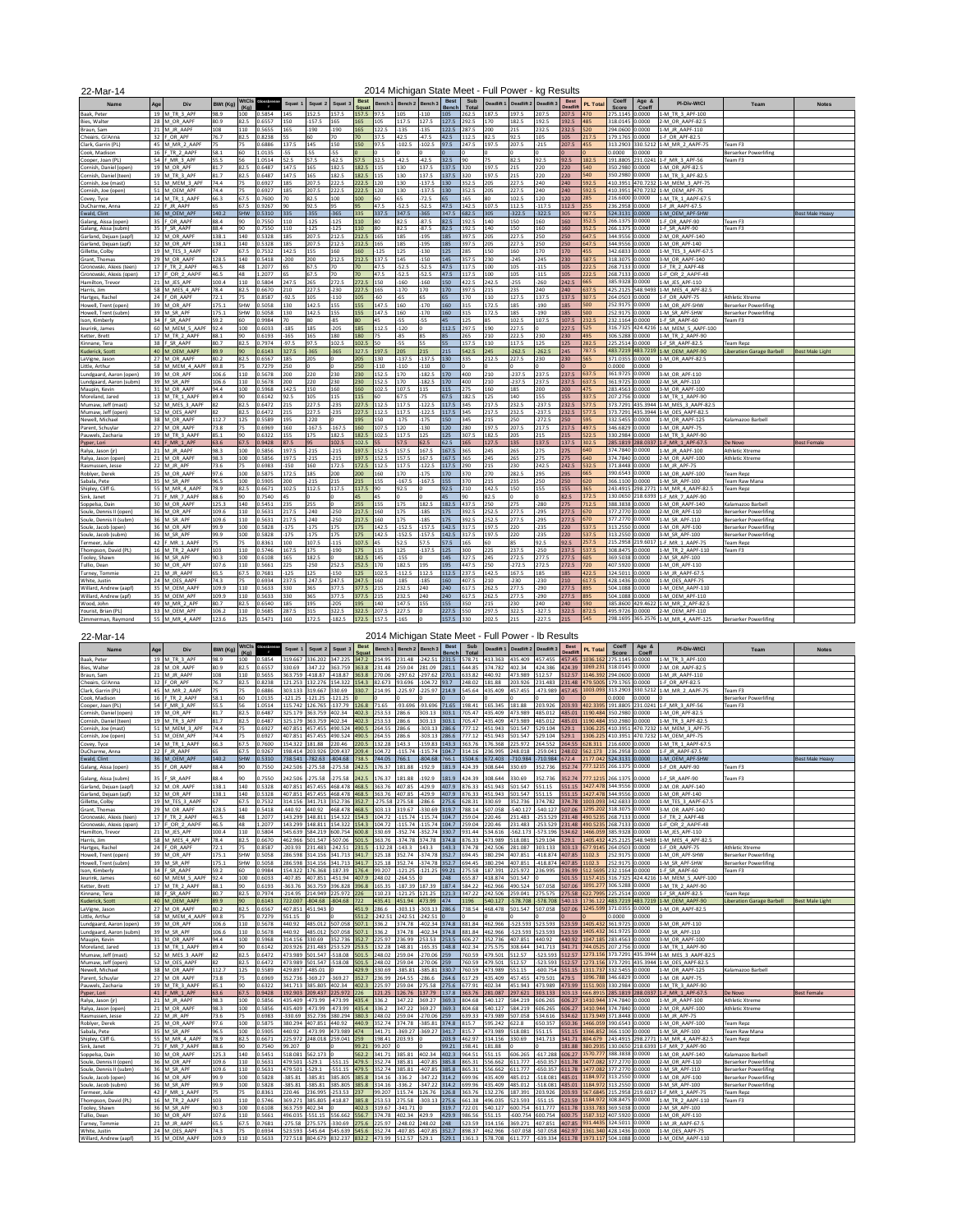| Willard, Andrew (apf) | 5 M OEM APF    | 109.9 | 1110 |        | 0.5633 727.518 804.679 832.237 832.2 473.99 512.57 529.1 529.1 1361.3 578.708 611.777 -639.334 611.78 1373.117 504.1088 0.0000 |  |                 |  |  |                                                                       |  |  |  | 1-M OEM APF-110                                                                                                                           |                       |  |
|-----------------------|----------------|-------|------|--------|--------------------------------------------------------------------------------------------------------------------------------|--|-----------------|--|--|-----------------------------------------------------------------------|--|--|--|-------------------------------------------------------------------------------------------------------------------------------------------|-----------------------|--|
| Wood, John            | 49 M MR 2 APF  | 80.7  |      | 0.6540 |                                                                                                                                |  |                 |  |  |                                                                       |  |  |  | 407.851 429.897 451.94 429.9 308.64 325.18 341.71 341.7 771.61 473.989 507.058 529.104 529.1 1300.714 385.8600 429.4622 1-M MR 2 APF-82.5 |                       |  |
| Yourist, Brian (PL)   | 33 M OEM APF   | 106.2 | 110  | 0.5685 | 633.823 694.449 710.984 711                                                                                                    |  | 457.45 501.55 0 |  |  | 501.5 1212.5 655.869 710.984 -722.007 710.98 1923.513 495.9726 0.0000 |  |  |  | 2-M OEM APF-110                                                                                                                           |                       |  |
| Zimmerman, Raymond    | 55 M MR 4 AAPF | 123.6 | 125  | 0.5471 | 352.736 380.294 -402.34 380.3 347.22 -363.76 0                                                                                 |  |                 |  |  |                                                                       |  |  |  | 347.2 727.52 446.432 473.989 -501.547 473.99 1201.507 298.1695 365.2576 1-M MR 4 AAPF-125                                                 | Berserker Powerlifing |  |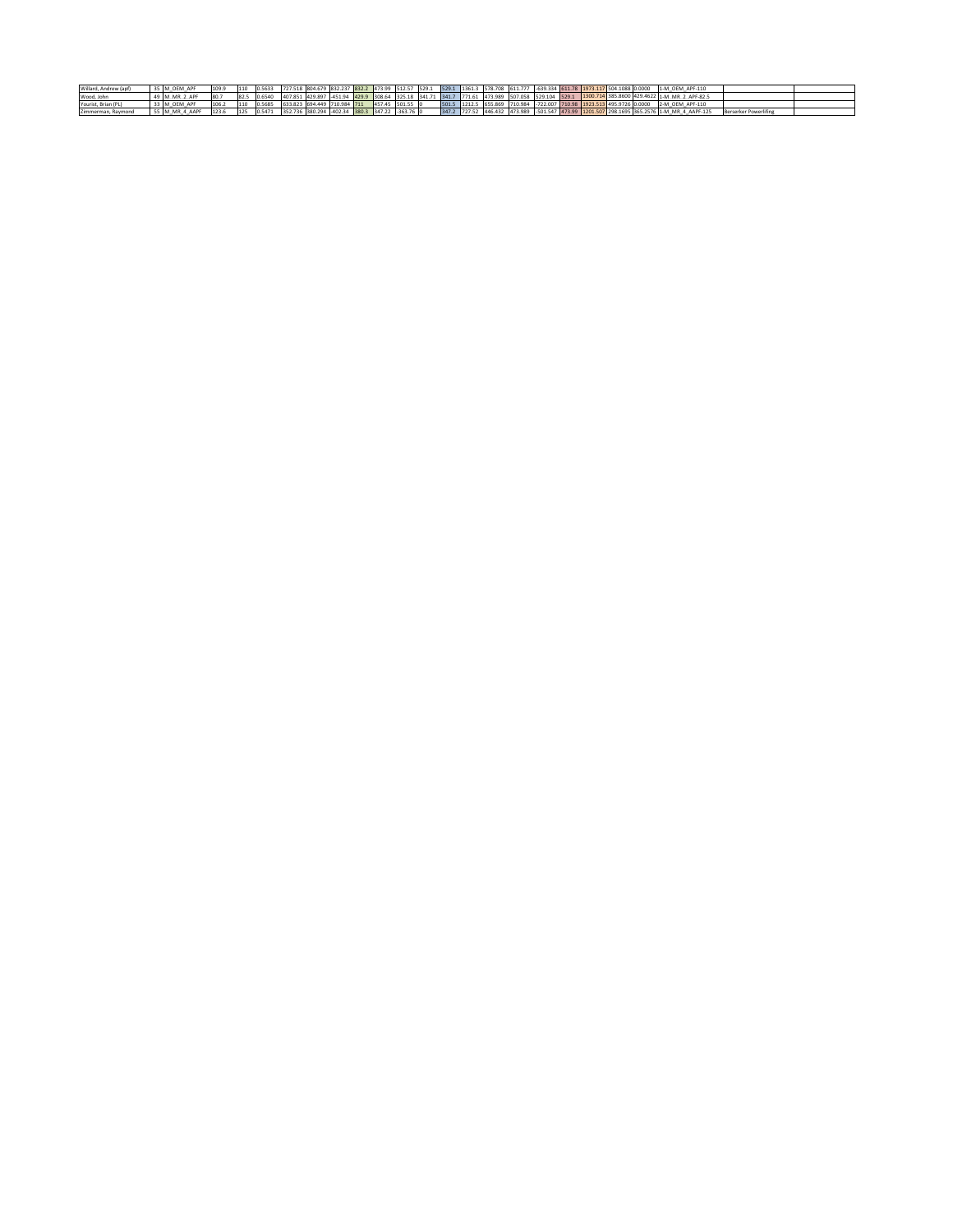| 22-Mar-14              |     |                |           |      |                              |       |                         |         |                             |       |                                           |          |       |                              | 2014 Michigan State Meet - Push Pull - kg Results |                |                            |                                |
|------------------------|-----|----------------|-----------|------|------------------------------|-------|-------------------------|---------|-----------------------------|-------|-------------------------------------------|----------|-------|------------------------------|---------------------------------------------------|----------------|----------------------------|--------------------------------|
| Name                   | Age | Div            | (Kg)      | (Kg) | <b>BWt</b> WtCls Glossbrenne |       | Bench 1 Bench 2 Bench 3 |         | <b>Best</b><br><b>Bench</b> |       | Deadlift 1 Deadlift 2 Deadlift 3 Deadlift |          |       | Push<br>Pull<br><b>Total</b> | <b>Coeff Score</b>                                | Age &<br>Coeff | <b>PI-Div-WtCl</b>         | Team                           |
| Bailey, Jon            | 41  | M MR 1 APF     | 105.8 110 |      | 0.5692                       | 122.5 | $-142.5$                | $-145$  | 122.5                       | 220   | 237.5                                     | $-252.5$ | 237.5 | 360                          | 204.9120                                          |                | 206.9611 1-M MR 1 APF-110  |                                |
| Chester, Rachel        |     | 17 F TR 2 AAPF | 57.4      | 60   | 1.0234                       | 145   | 50                      | $-55$   | 50                          |       |                                           |          |       |                              | 0.0000                                            | 0.0000         |                            | <b>Catalyst Training Cente</b> |
| Conner, Colten (jr-pp) |     | 22 M JR AAPF   | 74.3      | 175  | 0.6934                       | 120   | $-132.5$                | 132.5   | 132.5                       | 192.5 | 205                                       | $-217.5$ | 205   | 337.5                        | 234.0056                                          | 0.0000         | 1-M JR AAPF-75             |                                |
| Downing, Adam          |     | 30 M OR APF    | 105.4 110 |      | 0.5700                       | 212.5 | $-220$                  | $-220$  | 212.5                       | 242.5 | 257.5                                     | 272.5    | 272.5 | 485                          | 276.4258                                          | 0.0000         | 1-M OR APF-110             | <b>Flint Barbell</b>           |
| Fulton, Vicky          |     | 30 F OR AAPF   | 54.3      | 56   | 1.0701                       | 145   | $-47.5$                 | $-47.5$ | 45                          | 80    | 185                                       | 90       | 90    | 135                          | 144.4635                                          | 0.0000         | 1-F OR AAPF-56             | <b>Team Repz</b>               |
| Khanfar, Adam          |     | 19 M TR 3 AAPF | 79.7      | 82.5 | 0.6595                       | 92.5  | 97.5                    | $-100$  | 97.5                        | 147.5 | 165                                       | 175      | 175   | 272.5                        | 179,7138                                          | 0.0000         | 1-M TR 3 AAPF-82.5         | <b>Team Repz</b>               |
| Richards, Blake        |     | 19 M TR 3 APF  | 80.4      | 82.5 | 0.6557                       | 120   | 125                     | 132.5   | 132.5                       | 217.5 | 230                                       | 237.5    | 237.5 | 370                          | 242.5905                                          | 0.0000         | 1-M TR 3 APF-82.5          | Team F3                        |
| Scripps, Nate          |     | 23 M JR AAPF   | 77        | 82.5 | 0.6755                       | 115   | $-117.5$                | 120     | 120                         | 202.5 | 210                                       | 227.5    | 227.5 | 347.5                        | 234.7363                                          | 0.0000         | 1-M JR AAPF-82.5           |                                |
| Simon, Michael         |     | 58 M MR 4 APF  | 81.9      | 82.5 | 0.6504                       | 125   | 137.5                   | $-150$  | 137.5                       | 210   | 227.5                                     |          | 227.5 | 365                          | 237,3960                                          |                | 306.4782 1-M MR 4 APF-82.5 | Kalamazoo Barbell              |

| 2-Mar-ʻ<br><u>, </u> |  |
|----------------------|--|
|----------------------|--|

2014 Michigan State Meet - Push Pull - lb Results

| Name                   | Age | Div            | (Kg)      | (Kg) | <b>BWt</b> WtCls Glossbrenne |        | Bench 1 Bench 2 Bench 3             |                               |               |        | Best Deadlift 1 Deadlift 2 Deadlift 3 Deadlift |           |      | Push<br>Pull<br><b>Total</b> | Coeff Score             | Age &<br>Coeff | <b>PI-Div-WtCl</b>         | Team                            |
|------------------------|-----|----------------|-----------|------|------------------------------|--------|-------------------------------------|-------------------------------|---------------|--------|------------------------------------------------|-----------|------|------------------------------|-------------------------|----------------|----------------------------|---------------------------------|
| Bailey, Jon            |     | M MR 1 APF     | 105.8 110 |      | 0.5692                       | 270.06 | -314.16 -319.67 270.06 485.01       |                               |               |        | 523.59                                         | $-556.66$ |      |                              | 523.59 793.66 204.9120  |                | 206.9611 1-M MR 1 APF-110  |                                 |
| Chester, Rachel        |     | 17 F TR 2 AAPF | 57.4      | 60   | 1.0234                       | 99.21  | 110.23                              | $-121.25$ 110.23 187.39       |               |        | 0.00                                           | 0.00      | 0.00 | 0.00                         | 0.0000                  | 0.0000         |                            | <b>Catalyst Training Center</b> |
| Conner, Colten (jr-pp) |     | 22 M JR AAPF   | 74.3      | 75   | 0.6934                       | 264.55 | $-292.11$ 292.11                    |                               | 292.11 424.39 |        | 451.94                                         | $-479.50$ |      |                              | 451.94 744.05 234.0056  | 0.0000         | 1-M JR AAPF-75             |                                 |
| Downing, Adam          |     | 30 M OR APF    | 105.4 110 |      | 0.5700                       | 468.48 |                                     | -485.01 -485.01 468.48 534.62 |               |        | 567.68                                         | 600.75    |      |                              | 600.75 1069.23 276.4258 | 0.0000         | 1-M OR APF-110             | <b>Flint Barbell</b>            |
| Fulton, Vicky          |     | 30 F OR AAPF   | 54.3      | 56   | 1.0701                       | 99.21  | $-104.72$ $-104.72$ 99.21           |                               |               | 176.37 | 187.39                                         | 198.41    |      |                              | 198.41 297.62 144.4635  | 0.0000         | 1-F OR AAPF-56             | <b>Team Repz</b>                |
| Khanfar, Adam          |     | 19 M TR 3 AAPF | 79.7      | 82.5 | 0.6595                       | 203.93 | 214.95                              | -220.46 214.95 325.18         |               |        | 363.76                                         | 385.81    |      |                              | 385.81 600.75 179.7138  | 0.0000         | 1-M TR 3 AAPF-82.5         | <b>Team Repz</b>                |
| Richards, Blake        |     | 19 M TR 3 APF  | 80.4      | 82.5 | 0.6557                       | 264.55 | 275.58                              | 292.11                        | 292.11 479.50 |        | 507.06                                         | 523.59    |      |                              | 523.59 815.70 242.5905  | 0.0000         | 1-M TR 3 APF-82.5          | Team F3                         |
| Scripps, Nate          |     | 23 M JR AAPF   |           | 82.5 | 0.6755                       | 253.53 | -259.04 264.55 264.55 446.43        |                               |               |        | 462.97                                         | 501.55    |      |                              | 501.55 766.10 234.7363  | 0.0000         | 1-M JR AAPF-82.5           |                                 |
| Simon, Michael         |     | 58 M MR 4 APF  | 81.9      | 82.5 | 0.6504                       |        | 275.58 303.13 -330.69 303.13 462.97 |                               |               |        | 501.55                                         | 0.00      |      |                              | 501.55 804.68 237.3960  |                | 306.4782 1-M MR 4 APF-82.5 | Kalamazoo Barbell               |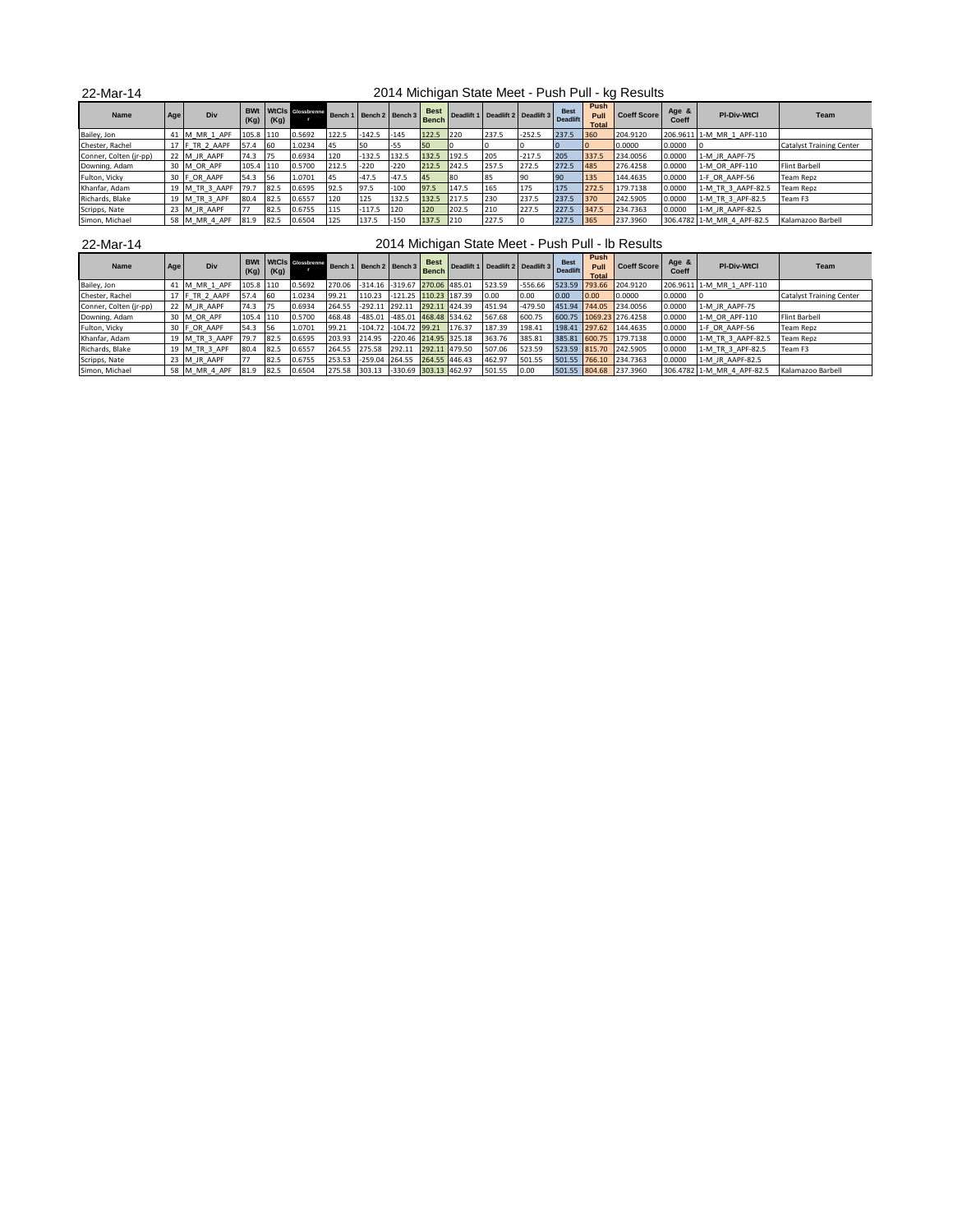| 22-Mar-14                |     |              |                    |      |                        |         |                    |                    |                             | 2014 Michigan State Meet - Bench Only - kg Results |                |                             |                          |
|--------------------------|-----|--------------|--------------------|------|------------------------|---------|--------------------|--------------------|-----------------------------|----------------------------------------------------|----------------|-----------------------------|--------------------------|
| <b>Name</b>              | Age | Div          | <b>BWt</b><br>(Kg) | (Kg) | WtCls Glossbrenn<br>er | Bench 1 | Bench <sub>2</sub> | Bench <sub>3</sub> | <b>Best</b><br><b>Bench</b> | <b>Coeff Score</b>                                 | Age &<br>Coeff | <b>PI-Div-WtCl</b>          | Team                     |
| Briggs, James (eq)       | 55  | M MEM 4 AAPF | 90                 | 90   | 0.6119                 | $-165$  | 165                | o                  | 165                         | 100.9553                                           |                | 123.6702 1-M MEM 4 AAPF-90  |                          |
| Briggs, James (raw)      | 55  | M MR 4 AAPF  | 90                 | 90   | 0.6119                 | 135     | $-142.5$           | $\Omega$           | 135                         | 82.5998                                            |                | 101.1847 1-M MR 4 AAPF-90   |                          |
| Brown, Aaron (open)      | 37  | M OR APF     | 114.4 125          |      | 0.5569                 | 185     | 205                | $-212.5$           | 205                         | 114.1645                                           | 0.0000         | 2-M OR APF-125              |                          |
| Brown, Aaron (subm)      | 37  | M SR APF     | 114.4              | 125  | 0.5569                 | 185     | 205                | $-212.5$           | 205                         | 114.1645                                           | 0.0000         | 1-M SR APF-125              |                          |
| Busby, William (aapf)    | 62  | M MR 5 AAPF  | 81.4               | 82.5 | 0.6503                 | 117.5   | $-120$             | $-120$             | 117.5                       | 76.4044                                            |                | 106.4313 1-M MR 5 AAPF-82.5 |                          |
| Busby, William (apf)     | 62  | M MR 5 APF   | 81.4               | 82.5 | 0.6503                 | 117.5   | $-120$             | $-120$             | 117.5                       | 76.4044                                            |                | 106.4313 1-M MR 5 APF-82.5  |                          |
| Castandea, Jaime         | 59  | M MR 4 AAPF  | 89.1               | 90   | 0.6153                 | 117.5   | $-122.5$           | 125                | 125                         | 76.9125                                            |                | 101.1399 2-M MR 4 AAPF-90   | <b>Team Repz</b>         |
| Coleman, Marvin (mast)   | 46  | M MES 2 APF  | 89.4               | 90   | 0.6142                 | 265     | 275                | $-285$             | 275                         | 168.8913                                           |                | 180.3759 1-M MES 2 APF-90   | <b>Flint Barbell</b>     |
| Coleman, Marvin (open)   | 46  | M OES APF    | 89.4               | 90   | 0.6142                 | 265     | 275                | $-285$             | 275                         | 168.8913                                           |                | 180.3759 1-M OES APF-90     | <b>Flint Barbell</b>     |
| Colwell, Rick            |     | 39 M SR APF  | 115.1 125          |      | 0.5561                 | 155     | $-162.5$           | $-162.5$           | 155                         | 86.1955                                            | 0.0000         | 2-M SR APF-125              | <b>Flint Barbell</b>     |
| Conner, Colten (ir)      |     | 22 M JR AAPF | 74.3               | 75   | 0.6934                 | 120     | $-132.5$           | 132.5              | 132.5                       | 91.8689                                            | 0.0000         | 1-M JR AAPF-75              |                          |
| Conner, Colten (open)    |     | 22 M OR AAPF | 74.3               | 75   | 0.6934                 | 120     | $-132.5$           | 132.5              | 132.5                       | 91.8689                                            | 0.0000         | 1-M OR AAPF-75              |                          |
| Faber, Bobby             |     | 36 M OR APF  | 122.4              | 125  | 0.5485                 | 222.5   | 230                | $-237.5$           | 230                         | 126.1435                                           | 0.0000         | 1-M OR APF-125              | <b>Flint Barbell</b>     |
| McHugh, Brian            | 42  | M MR 1 AAPF  | 114.4 125          |      | 0.5569                 | 102.5   | 110                | $-122.5$           | 110                         | 61.2590                                            | 62.4842        | 1-M MR 1 AAPF-125           | <b>Team Repz</b>         |
| Nonthaweth, Kenny (aapf) | 33  | M OR AAPF    | 64.2               | 67.5 | 0.7819                 | 120     | 125                | -130               | 125                         | 97.7313                                            | 0.0000         | 1-M OR AAPF-67.5            |                          |
| Parker, Gary             | 39  | M SR APF     | 87.9               | 90   | 0.6223                 | $-120$  | $-137.5$           | $-140$             | $\overline{0}$              | 0.0000                                             | 0.0000         | $\mathbf 0$                 | Semper Fitness           |
| Proce, James             | 47  | M MEM 2 AAPF | 99.4               | 100  | 0.5828                 | 237.5   | 245                | $-250$             | 245                         | 142.7860                                           | 154.4945       | 1-M MEM 2 AAPF-100          | <b>Black Owl Barbell</b> |
| Rodriguez, Danny         | 28  | M OR AAPF    | 106.9              | 110  | 0.5681                 | 122.5   | $-132.5$           | 132.5              | 132.5                       | 75.2666                                            | 0.0000         | 1-M OR AAPF-110             | <b>Exile Barbell</b>     |
| Shepard, Chad            |     | 31 M OR AAPF | 81                 | 82.5 | 0.6524                 | 157.5   | $-167.5$           | $-167.5$           | 157.5                       | 102.7451                                           | 0.0000         | 2-M OR AAPF-82.5            | <b>Flint Barbell</b>     |
| Vensko. Taylor (jr)      | 20  | M JR AAPF    | 80.9               | 82.5 | 0.6557                 | 160     | -165               | -165               | 160                         | 104.9120                                           | 0.0000         | 1-M JR AAPF-82.5            | <b>Flint Barbell</b>     |
| Vensko. Taylor (open)    |     | 20 M OR AAPF | 80.9               | 82.5 | 0.6557                 | 160     | $-165$             | $-165$             | 160                         | 104.9120                                           | 0.0000         | 1-M OR AAPF-82.5            | <b>Flint Barbell</b>     |

## Vensko. Taylor (open) 22-Mar-14

2014 Michigan State Meet - Bench Only - lb Results

| Name                     | Age | Div          | <b>BWt</b><br>(Ka) | (Ka) | <b>WtCls</b> Glossbrenn<br>er | Bench 1   | Bench <sub>2</sub> | Bench 3   | <b>Best</b><br><b>Bench</b> | <b>Coeff Score</b> | Age &<br>Coeff | <b>PI-Div-WtCl</b>          | Team                     |
|--------------------------|-----|--------------|--------------------|------|-------------------------------|-----------|--------------------|-----------|-----------------------------|--------------------|----------------|-----------------------------|--------------------------|
| Briggs, James (eq)       | 55  | M MEM 4 AAPF | 90                 | 90   | 0.6119                        | $-363.76$ | 363.76             | 0.00      | 363.76                      | 100.9553           |                | 123.6702 1-M MEM 4 AAPF-90  |                          |
| Briggs, James (raw)      | 55  | M MR 4 AAPF  | 90                 | 90   | 0.6119                        | 297.62    | $-314.16$          | 0.00      | 297.62                      | 82.5998            |                | 101.1847 1-M MR 4 AAPF-90   |                          |
| Brown, Aaron (open)      | 37  | M OR APF     | 114.4              | 125  | 0.5569                        | 407.85    | 451.94             | -468.48   | 451.94                      | 114.1645           | 0.0000         | 2-M OR APF-125              |                          |
| Brown, Aaron (subm)      | 37  | M SR APF     | 114.4              | 125  | 0.5569                        | 407.85    | 451.94             | $-468.48$ | 451.94                      | 114.1645           | 0.0000         | 1-M SR APF-125              |                          |
| Busby, William (aapf)    | 62  | M MR 5 AAPF  | 81.4               | 82.5 | 0.6503                        | 259.04    | $-264.55$          | $-264.55$ | 259.04                      | 76.4044            |                | 106.4313 1-M MR 5 AAPF-82.5 |                          |
| Busby, William (apf)     | 62  | M MR 5 APF   | 81.4               | 82.5 | 0.6503                        | 259.04    | $-264.55$          | $-264.55$ | 259.04                      | 76.4044            |                | 106.4313 1-M MR 5 APF-82.5  |                          |
| Castandea, Jaime         | 59  | M MR 4 AAPF  | 89.1               | 90   | 0.6153                        | 259.04    | $-270.06$          | 275.58    | 275.58                      | 76.9125            |                | 101.1399 2-M MR 4 AAPF-90   | Team Repz                |
| Coleman, Marvin (mast)   | 46  | M MES 2 APF  | 89.4               | 90   | 0.6142                        | 584.22    | 606.27             | $-628.31$ | 606.27                      | 168.8913           |                | 180.3759 1-M MES 2 APF-90   | <b>Flint Barbell</b>     |
| Coleman, Marvin (open)   | 46  | M OES APF    | 89.4               | 90   | 0.6142                        | 584.22    | 606.27             | $-628.31$ | 606.27                      | 168.8913           |                | 180.3759 1-M OES APF-90     | Flint Barbell            |
| Colwell, Rick            | 39  | M SR APF     | 115.1 125          |      | 0.5561                        | 341.71    | $-358.25$          | $-358.25$ | 341.71                      | 86.1955            | 0.0000         | 2-M SR APF-125              | <b>Flint Barbell</b>     |
| Conner, Colten (jr)      | 22  | M JR AAPF    | 74.3               | 75   | 0.6934                        | 264.55    | $-292.11$          | 292.11    | 292.11                      | 91.8689            | 0.0000         | 1-M JR AAPF-75              |                          |
| Conner, Colten (open)    | 22  | M OR AAPF    | 74.3               | 75   | 0.6934                        | 264.55    | $-292.11$          | 292.11    | 292.11                      | 91.8689            | 0.0000         | 1-M OR AAPF-75              |                          |
| Faber, Bobby             | 36  | M OR APF     | 122.4              | 125  | 0.5485                        | 490.52    | 507.06             | $-523.59$ | 507.06                      | 126.1435           | 0.0000         | 1-M OR APF-125              | Flint Barbell            |
| McHugh, Brian            | 42  | M MR 1 AAPF  | 114.4              | 125  | 0.5569                        | 225.97    | 242.51             | $-270.06$ | 242.51                      | 61.2590            | 62.4842        | 1-M MR 1 AAPF-125           | Team Repz                |
| Nonthaweth, Kenny (aapf) | 33  | M OR AAPF    | 64.2               | 67.5 | 0.7819                        | 264.55    | 275.58             | $-286.60$ | 275.58                      | 97.7313            | 0.0000         | 1-M OR AAPF-67.5            |                          |
| Parker, Gary             | 39  | M SR APF     | 87.9               | 90   | 0.6223                        | $-264.55$ | $-303.13$          | $-308.64$ | 0.00                        | 0.0000             | 0.0000         | $\Omega$                    | Semper Fitness           |
| Proce, James             | 47  | M MEM 2 AAPF | 99.4               | 100  | 0.5828                        | 523.59    | 540.13             | $-551.15$ | 540.13                      | 142.7860           |                | 154.4945 1-M MEM 2 AAPF-100 | <b>Black Owl Barbell</b> |
| Rodriguez, Danny         | 28  | M OR AAPF    | 106.9 110          |      | 0.5681                        | 270.06    | $-292.11$          | 292.11    | 292.11                      | 75.2666            | 0.0000         | 1-M OR AAPF-110             | <b>Exile Barbell</b>     |
| Shepard, Chad            | 31  | M OR AAPF    | 81                 | 82.5 | 0.6524                        | 347.22    | $-369.27$          | $-369.27$ | 347.22                      | 102.7451           | 0.0000         | 2-M OR AAPF-82.5            | <b>Flint Barbell</b>     |
| Vensko. Taylor (jr)      | 20  | M JR AAPF    | 80.9               | 82.5 | 0.6557                        | 352.74    | $-363.76$          | $-363.76$ | 352.74                      | 104.9120           | 0.0000         | 1-M JR AAPF-82.5            | Flint Barbell            |
| Vensko. Taylor (open)    | 20  | M OR AAPF    | 80.9               | 82.5 | 0.6557                        | 352.74    | $-363.76$          | -363.76   | 352.74                      | 104.9120           | 0.0000         | 1-M OR AAPF-82.5            | <b>Flint Barbell</b>     |